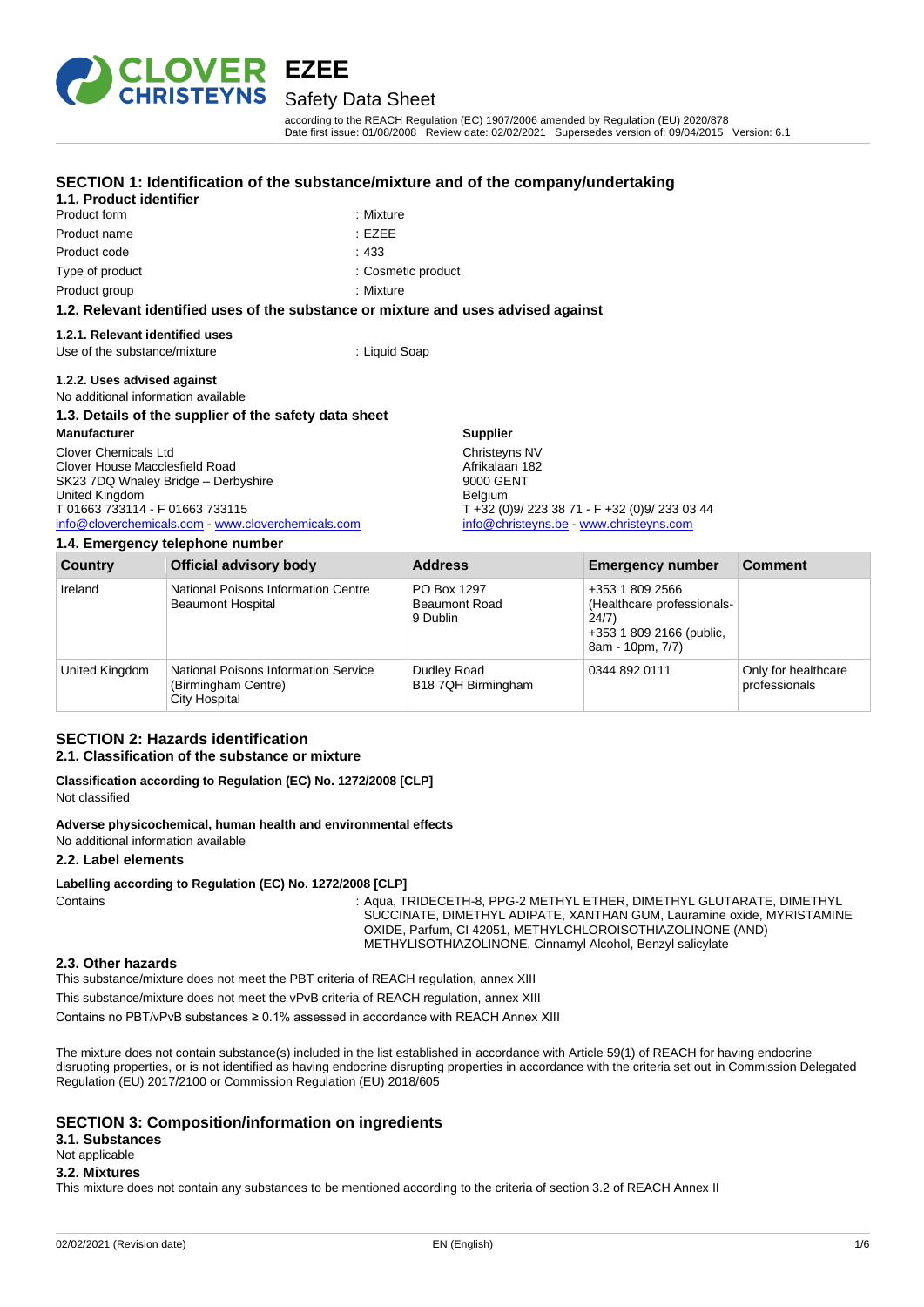# Safety Data Sheet

according to the REACH Regulation (EC) 1907/2006 amended by Regulation (EU) 2020/878

# **SECTION 4: First aid measures**

| SECTION 4: FIRST ald measures                                                                                                                                                            |                                                                                                                                                                          |
|------------------------------------------------------------------------------------------------------------------------------------------------------------------------------------------|--------------------------------------------------------------------------------------------------------------------------------------------------------------------------|
| 4.1. Description of first aid measures<br>General advice                                                                                                                                 | : Never give anything by mouth to an unconscious person. If you feel unwell, seek medical                                                                                |
|                                                                                                                                                                                          | advice (show the label where possible).                                                                                                                                  |
| Skin contact                                                                                                                                                                             | : Rinse with water.                                                                                                                                                      |
| Eye contact                                                                                                                                                                              | : In case of eye contact, immediately rinse with clean water for 10-15 minutes.                                                                                          |
| Ingestion                                                                                                                                                                                | : Rinse mouth. Do NOT induce vomiting. Obtain emergency medical attention.                                                                                               |
| 4.2. Most important symptoms and effects, both acute and delayed<br>Acute effects inhalation                                                                                             | : None under normal use.                                                                                                                                                 |
| Acute effects skin                                                                                                                                                                       | : None under normal conditions.                                                                                                                                          |
| Acute effects eyes                                                                                                                                                                       | : May cause eye irritation. Redness.                                                                                                                                     |
| Acute effects oral route                                                                                                                                                                 | : May cause irritation to the digestive tract.                                                                                                                           |
| 4.3. Indication of any immediate medical attention and special treatment needed<br>No additional information available                                                                   |                                                                                                                                                                          |
| <b>SECTION 5: Firefighting measures</b><br>5.1. Extinguishing media<br>Suitable extinguishing media                                                                                      | : Water.                                                                                                                                                                 |
|                                                                                                                                                                                          |                                                                                                                                                                          |
| 5.2. Special hazards arising from the substance or mixture<br>Hazardous decomposition products in case of fire                                                                           | : Toxic fumes may be released. Carbon dioxide. Carbon monoxide.                                                                                                          |
| 5.3. Advice for firefighters<br>Firefighting instructions                                                                                                                                | : Use water spray or fog for cooling exposed containers. Exercise caution when fighting any<br>chemical fire. Prevent fire fighting water from entering the environment. |
| Protection during firefighting                                                                                                                                                           | : Do not enter fire area without proper protective equipment, including respiratory protection.                                                                          |
| <b>SECTION 6: Accidental release measures</b><br>6.1. Personal precautions, protective equipment and emergency procedures                                                                |                                                                                                                                                                          |
| 6.1.1. For non-emergency personnel                                                                                                                                                       |                                                                                                                                                                          |
| <b>Emergency procedures</b>                                                                                                                                                              | : Evacuate unnecessary personnel.                                                                                                                                        |
| 6.1.2. For emergency responders                                                                                                                                                          |                                                                                                                                                                          |
| Protective equipment                                                                                                                                                                     | : Equip cleanup crew with proper protection.                                                                                                                             |
| <b>Emergency procedures</b>                                                                                                                                                              | : Ventilate area.                                                                                                                                                        |
| 6.2. Environmental precautions<br>Prevent entry to sewers and public waters. Notify authorities if liquid enters sewers or public waters.                                                |                                                                                                                                                                          |
| 6.3. Methods and material for containment and cleaning up<br>Methods for cleaning up                                                                                                     | : Collect leaking and spilled liquid in sealable containers as far as possible. Wash away<br>remainder with plenty of water.                                             |
| 6.4. Reference to other sections<br>See Section 8. Exposure controls and personal protection.                                                                                            |                                                                                                                                                                          |
| <b>SECTION 7: Handling and storage</b><br>7.1. Precautions for safe handling<br>No additional information available<br>7.2. Conditions for safe storage, including any incompatibilities |                                                                                                                                                                          |
| Storage conditions                                                                                                                                                                       | : Keep container closed when not in use.                                                                                                                                 |
| Packaging materials                                                                                                                                                                      | : glass. polyethylene. stainless steel.                                                                                                                                  |
| 7.3. Specific end use(s)<br>No additional information available                                                                                                                          |                                                                                                                                                                          |
| <b>SECTION 8: Exposure controls/personal protection</b><br>8.1. Control parameters                                                                                                       |                                                                                                                                                                          |
| 8.1.1 National occupational exposure and biological limit values<br>No additional information available                                                                                  |                                                                                                                                                                          |
| 8.1.2. Recommended monitoring procedures<br>No additional information available                                                                                                          |                                                                                                                                                                          |

**8.1.3. Air contaminants formed**

No additional information available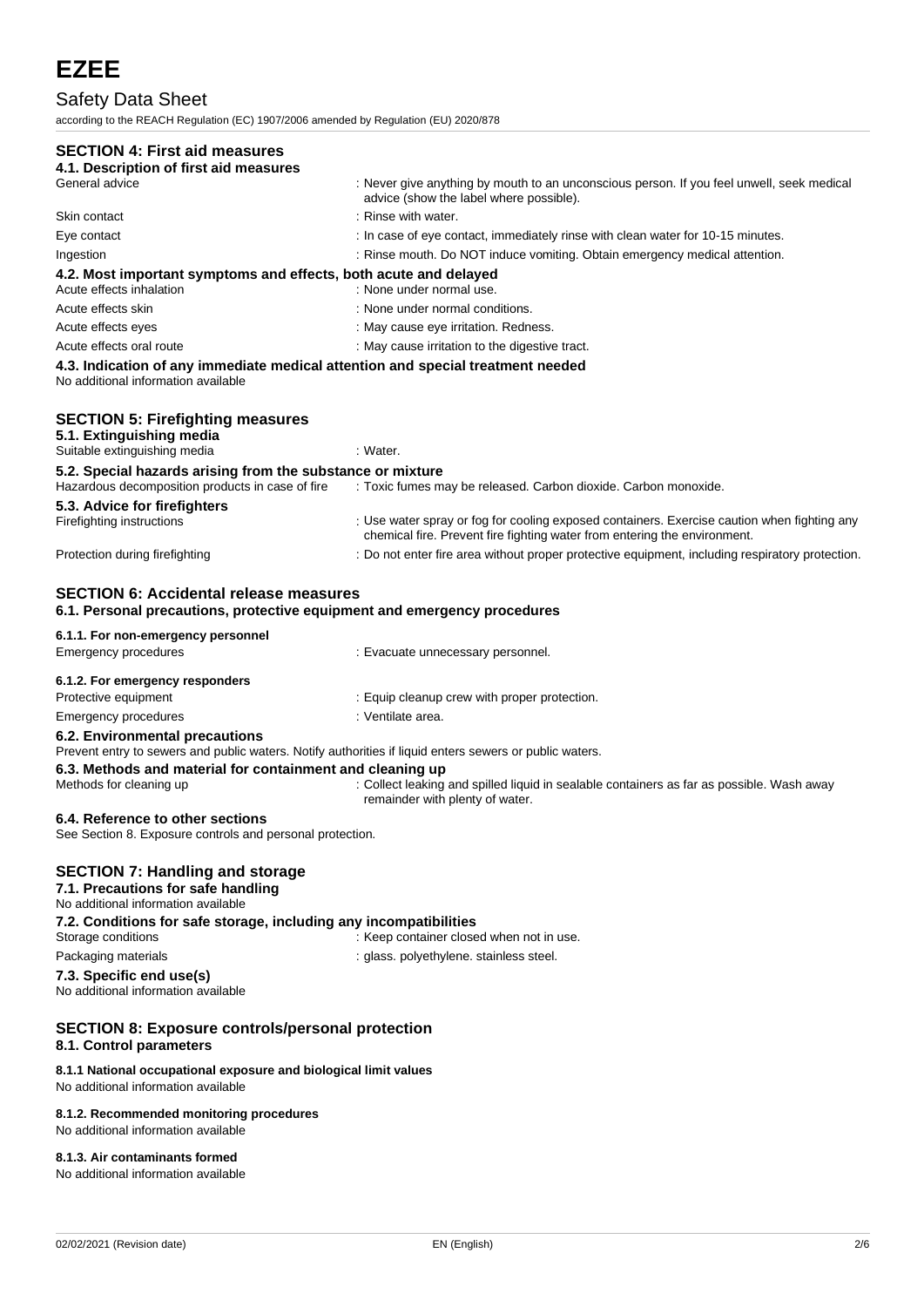# **EZEE**

# Safety Data Sheet

according to the REACH Regulation (EC) 1907/2006 amended by Regulation (EU) 2020/878

# **8.1.4. DNEL and PNEC**

No additional information available

#### **8.1.5. Control banding** No additional information available

# **8.2. Exposure controls**

#### **8.2.1. Appropriate engineering controls** No additional information available

# **8.2.2. Personal protection equipment**

**8.2.2.1. Eye and face protection** No additional information available

## **8.2.2.2. Skin protection**

No additional information available

## **8.2.2.3. Respiratory protection**

No additional information available

**8.2.2.4. Thermal hazards** No additional information available

## **8.2.3. Environmental exposure controls**

## **Other information:**

Do not eat, drink or smoke during use.

#### **SECTION 9: Physical and chemical properties 9.1. Information on basic physical and chemical properties**

| 9.1. Information on basic physical and chemical properties<br>Physical state | : Liguid                       |
|------------------------------------------------------------------------------|--------------------------------|
| Colour                                                                       | : Blue.                        |
| Physical state/form                                                          | : Liquid.                      |
| Odour                                                                        | : Fresh. perfumed.             |
| Odour threshold                                                              | : Not available                |
| Melting point/range                                                          | : 0 °C                         |
| Freezing point                                                               | : Not available                |
| Boiling point/Boiling range                                                  | : 100 $\degree$ C              |
| Flammability                                                                 | : Non flammable.               |
| <b>Explosive limits</b>                                                      | : Not available                |
| Lower explosion limit                                                        | : Not available                |
| Upper explosion limit                                                        | : Not available                |
| Flash point                                                                  | : Not available                |
| Autoignition temperature                                                     | : Not available                |
| Decomposition temperature                                                    | : Not available                |
| рH                                                                           | $: 6.75 - 7.25$                |
| Viscosity, kinematic                                                         | : Not available                |
| Viscosity, dynamic                                                           | : 120000 cP at 20 $^{\circ}$ C |
| Solubility                                                                   | : Soluble in water.            |
| Partition coefficient n-octanol/water (Log Kow)                              | : Not available                |
| Vapour pressure                                                              | : Not available                |
| Vapour pressure at 50 °C                                                     | : Not available                |
| Density                                                                      | : Not available                |
| Relative density                                                             | : 1.003                        |
| Relative vapour density at 20 °C                                             | : Not available                |
| Particle characteristics                                                     | : Not applicable               |
| 9.2. Other information                                                       |                                |

**9.2.1. Information with regard to physical hazard classes** No additional information available

# **9.2.2. Other safety characteristics**

No additional information available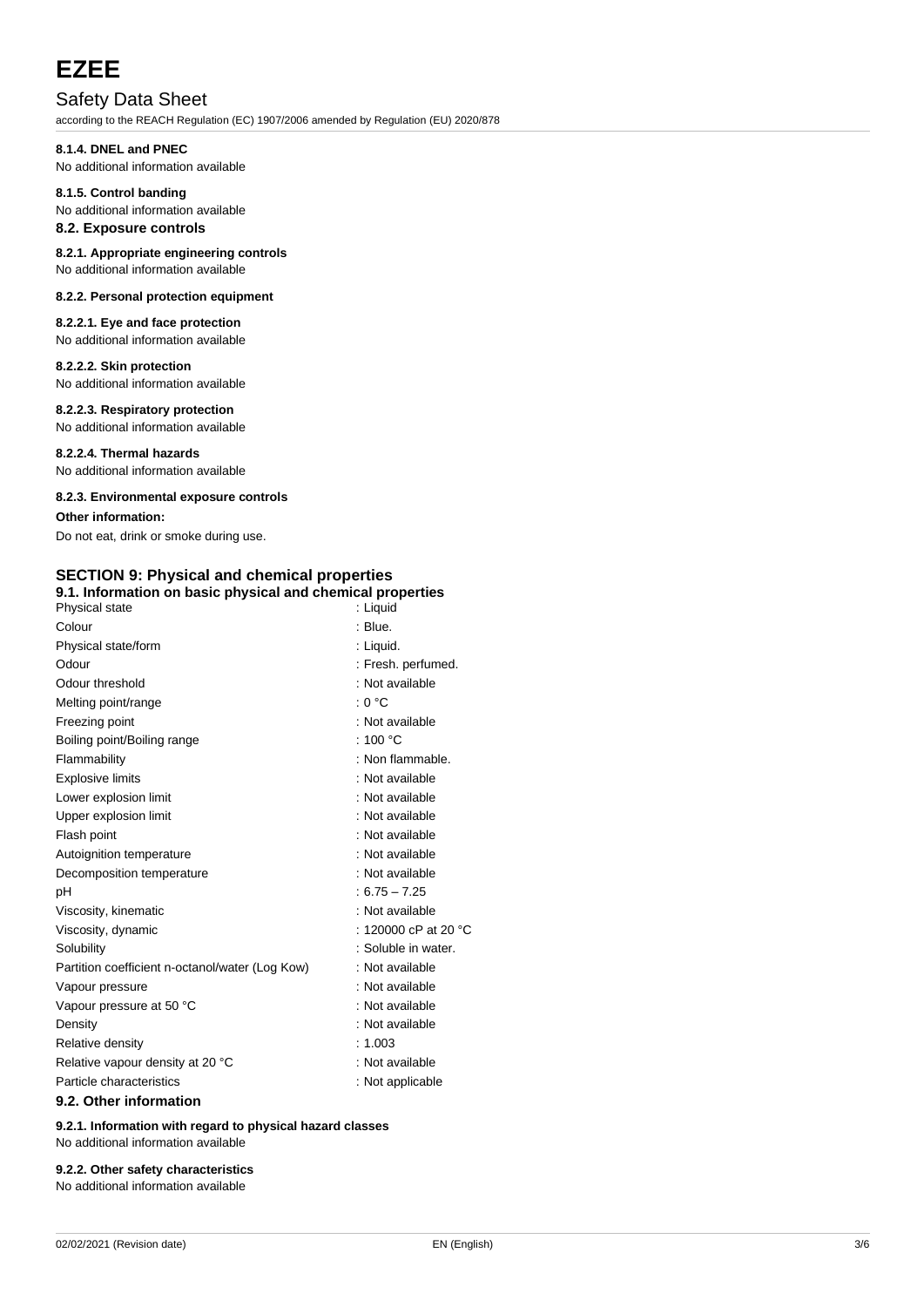# **EZEE**

Safety Data Sheet according to the REACH Regulation (EC) 1907/2006 amended by Regulation (EU) 2020/878

| <b>SECTION 10: Stability and reactivity</b>                                                                                    |                                                                    |
|--------------------------------------------------------------------------------------------------------------------------------|--------------------------------------------------------------------|
| 10.1. Reactivity                                                                                                               |                                                                    |
| No additional information available<br>10.2. Chemical stability                                                                |                                                                    |
| Stable under normal conditions.                                                                                                |                                                                    |
| 10.3. Possibility of hazardous reactions                                                                                       |                                                                    |
| No dangerous reactions known under normal conditions of use.                                                                   |                                                                    |
| 10.4. Conditions to avoid<br>No additional information available                                                               |                                                                    |
| 10.5. Incompatible materials<br>No additional information available                                                            |                                                                    |
| 10.6. Hazardous decomposition products                                                                                         |                                                                    |
| fume. Carbon monoxide. Carbon dioxide.                                                                                         |                                                                    |
| <b>SECTION 11: Toxicological information</b><br>11.1. Information on hazard classes as defined in Regulation (EC) No 1272/2008 |                                                                    |
| Acute toxicity (oral)                                                                                                          | : Not classified                                                   |
| Acute toxicity (dermal)                                                                                                        | : Not classified                                                   |
| Acute toxicity (inhalation)                                                                                                    | : Not classified                                                   |
| Skin corrosion/irritation                                                                                                      | : Not classified                                                   |
|                                                                                                                                | pH: 6.75 - 7.25                                                    |
| Additional information                                                                                                         | : Based on available data, the classification criteria are not met |
| Serious eye damage/irritation                                                                                                  | : Not classified                                                   |
|                                                                                                                                | pH: 6.75 - 7.25                                                    |
| Additional information                                                                                                         | : Based on available data, the classification criteria are not met |
| Respiratory or skin sensitisation                                                                                              | : Not classified                                                   |
| Additional information                                                                                                         | : Based on available data, the classification criteria are not met |
| Germ cell mutagenicity                                                                                                         | : Not classified                                                   |
| Additional information                                                                                                         | : Based on available data, the classification criteria are not met |
| Carcinogenicity                                                                                                                | : Not classified                                                   |
| Additional information                                                                                                         | : Based on available data, the classification criteria are not met |
| Reproductive toxicity                                                                                                          | : Not classified                                                   |
| Additional information                                                                                                         | : Based on available data, the classification criteria are not met |
| STOT-single exposure                                                                                                           | : Not classified                                                   |
| Additional information                                                                                                         | : Based on available data, the classification criteria are not met |
| STOT-repeated exposure                                                                                                         | : Not classified                                                   |
| Additional information                                                                                                         | : Based on available data, the classification criteria are not met |
| Aspiration hazard                                                                                                              | : Not classified                                                   |
| Additional information                                                                                                         | : Based on available data, the classification criteria are not met |
| 11.2. Information on other hazards                                                                                             |                                                                    |
| 11.2.1. Endocrine disrupting properties<br>No additional information available                                                 |                                                                    |
| 11.2.2. Other information<br>Potential adverse human health effects and                                                        | : Based on available data, the classification criteria are not met |
| symptoms                                                                                                                       |                                                                    |
| <b>SECTION 12: Ecological information</b>                                                                                      |                                                                    |
| 12.1. Toxicity<br>Hazardous to the aquatic environment, short-term<br>(acute)                                                  | : Not classified                                                   |

Not rapidly degradable

(chronic)

Hazardous to the aquatic environment, long-term

: Not classified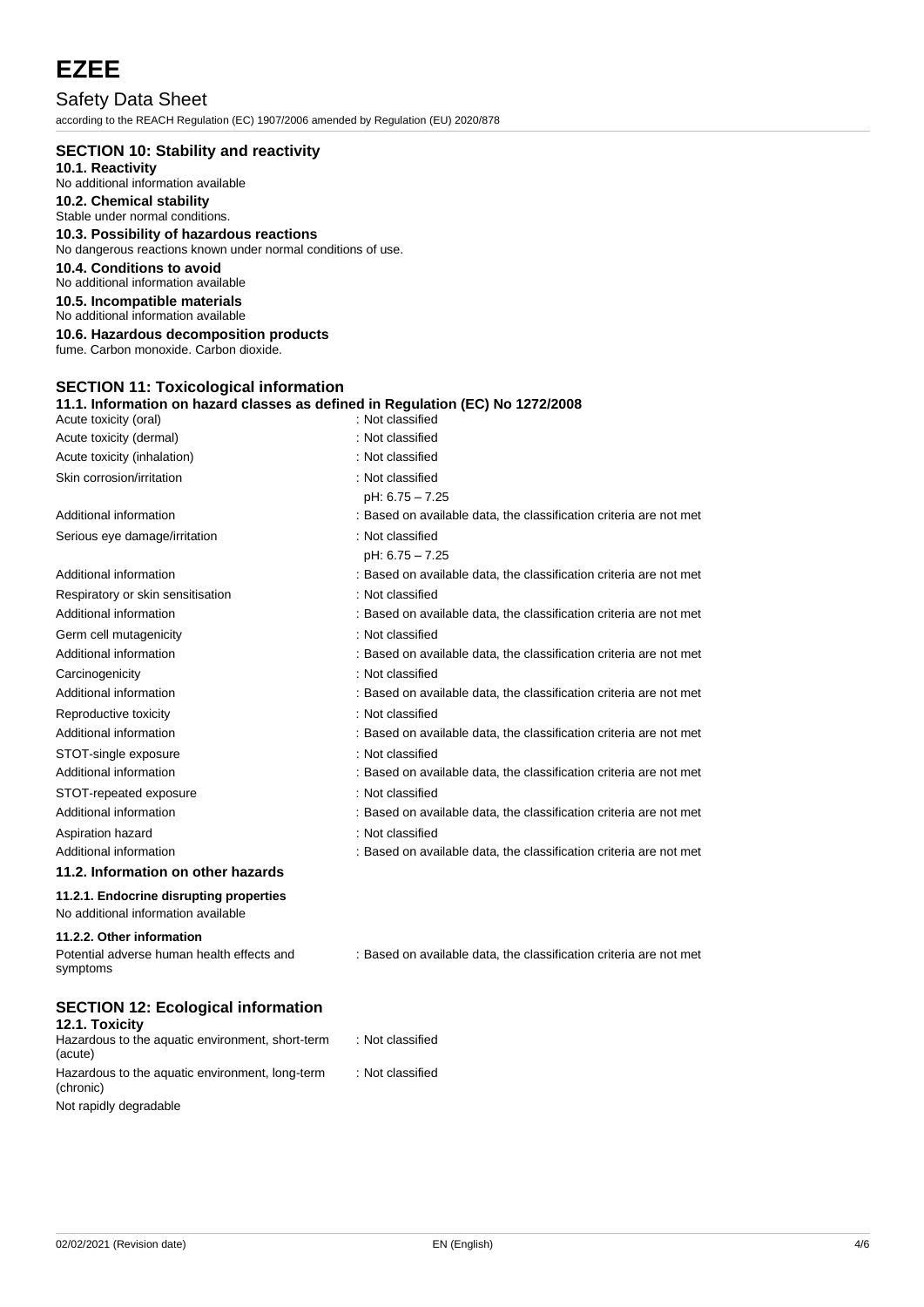# Safety Data Sheet

according to the REACH Regulation (EC) 1907/2006 amended by Regulation (EU) 2020/878

|                                                                                        | 12.2. Persistence and degradability                                                                                                                                                                                                                                                                                                                                                                              |             |  |  |
|----------------------------------------------------------------------------------------|------------------------------------------------------------------------------------------------------------------------------------------------------------------------------------------------------------------------------------------------------------------------------------------------------------------------------------------------------------------------------------------------------------------|-------------|--|--|
| <b>EZEE</b>                                                                            |                                                                                                                                                                                                                                                                                                                                                                                                                  |             |  |  |
| Persistence and degradability                                                          | Biodegradable. The surfactant(s) contained in this preparation complies (comply) with the<br>biodegradability criteria as laid down in Regulation (EC) No. 648/2004 on detergents. Data<br>to support this assertion are held at the disposal of the competent authorities of the<br>Member States and will be made available to them, at their direct request or at the request<br>of a detergent manufacturer. |             |  |  |
| 12.3. Bioaccumulative potential                                                        |                                                                                                                                                                                                                                                                                                                                                                                                                  |             |  |  |
| <b>EZEE</b>                                                                            |                                                                                                                                                                                                                                                                                                                                                                                                                  |             |  |  |
| Bioaccumulative potential                                                              | No bioaccumulation.                                                                                                                                                                                                                                                                                                                                                                                              |             |  |  |
| 12.4. Mobility in soil<br>No additional information available                          |                                                                                                                                                                                                                                                                                                                                                                                                                  |             |  |  |
| 12.5. Results of PBT and vPvB assessment                                               |                                                                                                                                                                                                                                                                                                                                                                                                                  |             |  |  |
| <b>EZEE</b>                                                                            |                                                                                                                                                                                                                                                                                                                                                                                                                  |             |  |  |
| This substance/mixture does not meet the PBT criteria of REACH regulation, annex XIII  |                                                                                                                                                                                                                                                                                                                                                                                                                  |             |  |  |
| This substance/mixture does not meet the vPvB criteria of REACH regulation, annex XIII |                                                                                                                                                                                                                                                                                                                                                                                                                  |             |  |  |
| 12.6. Endocrine disrupting properties<br>No additional information available           |                                                                                                                                                                                                                                                                                                                                                                                                                  |             |  |  |
| 12.7. Other adverse effects<br>Additional information                                  | : Avoid release to the environment.                                                                                                                                                                                                                                                                                                                                                                              |             |  |  |
| <b>SECTION 13: Disposal considerations</b><br>13.1. Waste treatment methods            |                                                                                                                                                                                                                                                                                                                                                                                                                  |             |  |  |
| Product/Packaging disposal recommendations                                             | : Dispose in a safe manner in accordance with local/national regulations.                                                                                                                                                                                                                                                                                                                                        |             |  |  |
| Waste / unused products                                                                | : Avoid release to the environment.                                                                                                                                                                                                                                                                                                                                                                              |             |  |  |
| <b>SECTION 14: Transport information</b><br>In accordance with ADR / IMDG / IATA       |                                                                                                                                                                                                                                                                                                                                                                                                                  |             |  |  |
| <b>ADR</b>                                                                             | <b>IMDG</b>                                                                                                                                                                                                                                                                                                                                                                                                      | <b>IATA</b> |  |  |

| 14.1. UN number or ID number           |               |               |  |
|----------------------------------------|---------------|---------------|--|
| Not regulated                          | Not regulated | Not regulated |  |
| 14.2. UN proper shipping name          |               |               |  |
| Not regulated                          | Not regulated | Not regulated |  |
| 14.3. Transport hazard class(es)       |               |               |  |
| Not regulated                          | Not regulated | Not regulated |  |
| 14.4. Packing group                    |               |               |  |
| Not regulated                          | Not regulated | Not regulated |  |
| <b>14.5. Environmental hazards</b>     |               |               |  |
| Not regulated                          | Not regulated | Not regulated |  |
| No supplementary information available |               |               |  |

**14.6. Special precautions for user**

**Overland transport** Not regulated

**Transport by sea**

Not regulated

**Air transport**

Not regulated

**14.7. Maritime transport in bulk according to IMO instruments** Not applicable